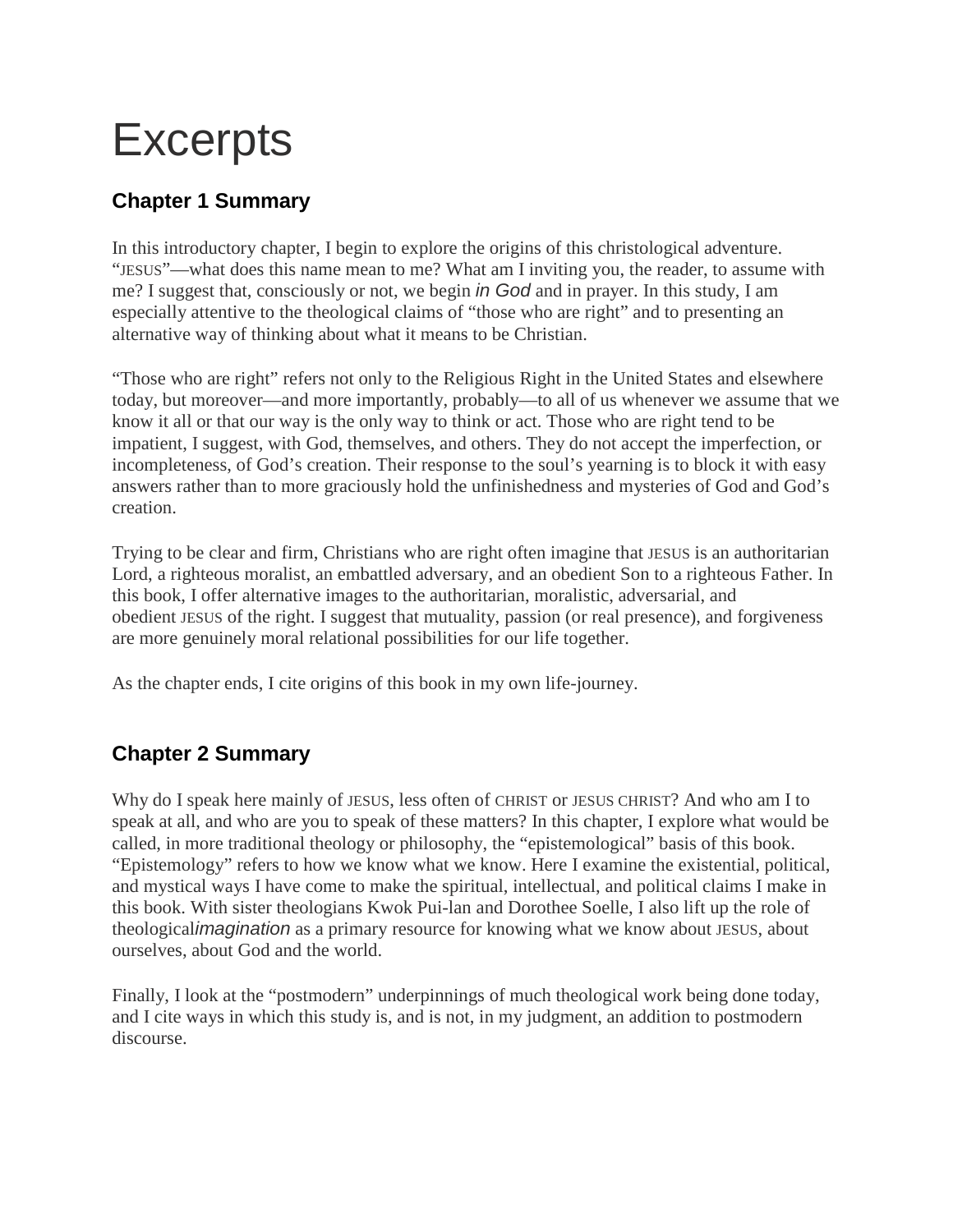#### **Chapter 3 Summary**

Who or what is this "God" whom JESUS loved? What is this Spirit that infused the life of the brother from Nazareth and also fills and spills over in the lives of all creatures great and small, if only we will cooperate? I suggest here that God is our Sacred Power in the struggle to generate more fully mutual relation, in which all of us, not just a few, are empowered to live more fully just and compassionate lives. Injustice, or oppression, is both source and consequence of evil non-mutual power relations of domination and control. We are urged in and by God to struggle for justice, peace, compassion, and liberation.

And it is not simply we humans who are involved in this Trinitarian (radically relational) "godding"—all creatures are part of the ongoing processes of life and liberation in the world. We humans seldom see this or let ourselves realize it. Our romanticizing of "nature" is one of the ways we avoid taking other creatures seriously as members of our Body.

God's Power and Spirit are ours, as they were JESUS of Nazareth's, insofar as we are making justice-love in the world, in smaller and larger realms of our life together. There is no arena too small, and none too large, for God's power to be shared and celebrated.

#### **Chapter 4 Summary**

Those who are right usually suggest that the solution to the problem of evil is for good people to "obey" those who know what's right. This self-absorbed reasoning serves primarily to hold the power in the hands of authoritarian leaders—especially secular and religious "fathers" and parental figures. This is the basis of patriarchy. I suggest here that evil is rooted in non-mutual, authoritarian relational dynamics that, in the real world, are usually patriarchal.

Drawing on biblical texts, I explore several roots of evil in our life together: fear of our power in relation (which is, in fact, our fear of God); intolerance of ambiguity; denial (refusing to see what is actually happening); and lack of compassion, hence a willingness to do violence to one another, ourselves, and the Spirit of God.

#### **Chapter 5 Summary**

In these pages, I am interested in helping us move beyond the moralistic self-righteousness that pretends to know what's right for all persons and creatures in all times and places regardless of how it actually affects real human and creature life. The problem with "moralism" is that it is an abstraction, an idea, usually an absolute, that gets "applied" to actual life irrespective of the consequences.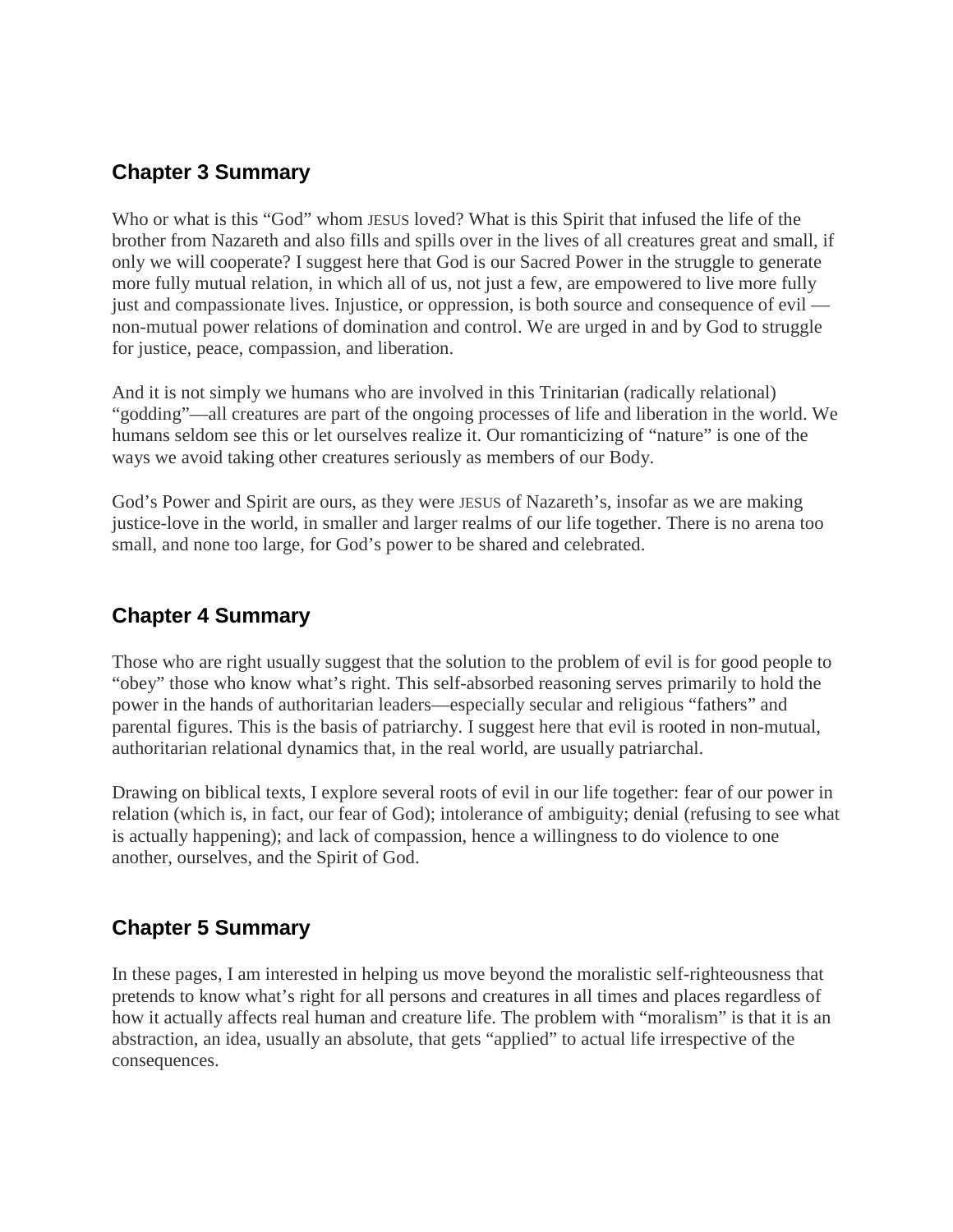As a more liberating and compassionate response to the serious, complex moral quandaries and questions of our life together, I interpret the Passion of JESUS as the basis of how he lived in the context of similar quandaries and questions. He lived passionately. By that, I mean that he lived a fully human life—really present, deeply rooted in God, able to be there with and for others, friend and stranger alike. He was able to be in the questions, share the quandaries, not put himself outside or above others. There was nothing pretentious about JESUS, and certainly nothing moralistic. He was simply himself, an embodied bearer of hope and faith to sisters and brothers for whom life itself often must have seemed like a quandary of suffering and confusion.

In the midst of it all, JESUS was someone whose Passion for God was his Real Presence in life as teacher, brother, friend, and advocate. His Passion was fueled by his faith in the Spirit that, he realized, was at work in and through him—and through others.

How might we describe his Passion, which is also ours? There are many ways. In these pages, I explore three, all of them "embodied." Each involves our Real Presence as bodies with communities and histories, needs and feelings, hopes and dreams. We are bodies living among other bodies and involved together, collectively and individually, in life, love, work, and struggle. In our embodied life together, our Passion involves our "coming out" for justice-love; our solidarity with the poor, outcast, and marginalized; and often our breaking of those boundaries that hinder the meeting of human, divine, and creaturely need.

I suggest that, like JESUS and in his Spirit, if we are living passionately, we are participating simultaneously in what Christian theologians have named the "incarnation" (God's embodied place among us) and the "atonement" (God's redemptive action among us). God is with us and God saves us precisely by being Really Present with us, among us, ever a sister or brother in the struggle for more mutually empowering relation.

# **Chapter 6 Summary**

In this final chapter, I examine some of the problems with the dominant Christian atonement tradition, which, with other feminist theologians, I also reject as being cemented in the patriarchal logic of blood sacrifice. Unlike most feminist Christians, however, I reject not only such violence at the hands of God, but moreover the patriarchal logic that has produced a deity —Father or even perhaps a Mother—who reigns above us and seeks our "submission" or "obedience" as children to a parent. Against an understanding of a Lord or Father who asks us to obey, much less forces us to submit to His will or destroys us (or an "innocent" in our place), the Sacred Power presented in this book is One whose very essence is to forgive us, to yearn for our repentance, and to wait patiently—generation upon generation, through evils of many kinds for us to turn in sorrow and repentance for our failures to love one another.

Aware that forgiveness often is misused and trivialized among Christians as a way of baiting victims to "forgive" those who have wounded them, I suggest that we cannot comprehend the Sacred Power of forgiveness unless we realize that it is, above all, *a moral foundation of our life together in community.* Forgiveness, to be granted and received in sustainable ways, requires not only that individuals repent and make amends, but moreover that our communities